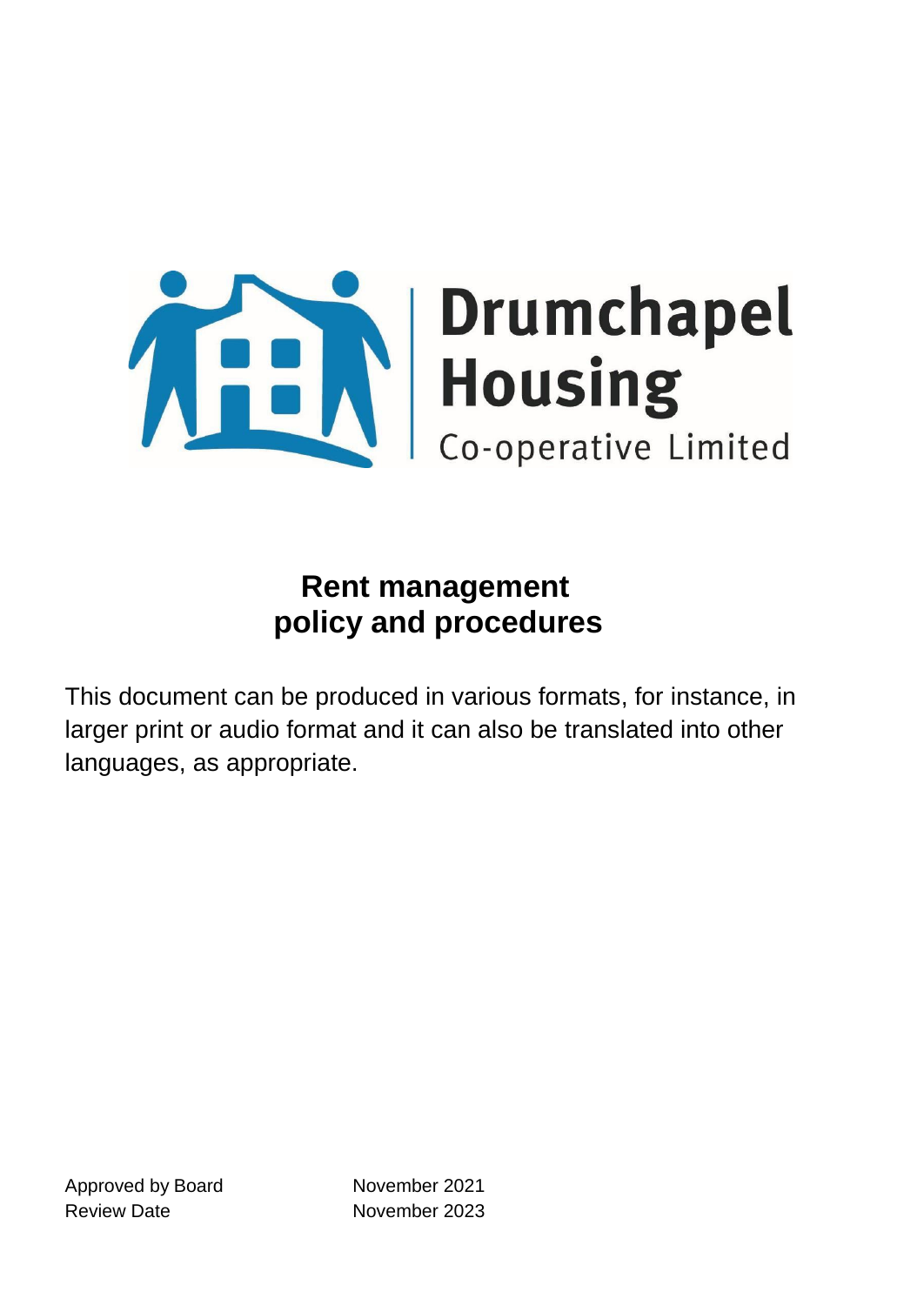

#### **1. Introduction**

- 1.1 The Co-operative's prime aim is to maintain and improve the quality of the housing service, housing stock and its environment within the means of people in housing need.
- 1.2 Rents are the source of our revenue income from which we provide our services.
- 1.3 The Co-operative's Rent Management policy takes account of the Scottish Social Housing Charter in particular Outcome 14 and 15: Rents and Service Charges.
- 1.4 Social landlords set rents and service charges in consultation with their tenants and other customers so that:
	- $\Box$  A balance is struck between the level of services provided, the cost of the services, and how far current and prospective tenants and other customers can afford them.
	- $\Box$  Tenants get clear information on how rent and other money is spent, including any details of individual items of expenditure above thresholds agreed between landlords and tenants.
- 1.5 The rent management process must be an integral part of the Cooperative's internal management planning including budgeting and longer-term planning. The prevention of and effective management of rent arrears is crucial to the maximisation of income available to the Co-operative to improve and maintain its stock, meet loan charges and management costs and make prudent provision for future repairs.
- 1.6 Timely collection of rent is a key area and the timely paying of rent will be encouraged. The main thrust of the Co-operative's Rent Management policy is prevention. Implementing proactive procedures to prevent arrears arising in the first place, with prompt personal contact and early responsive action taken immediately there is a missed payment is crucial to avoid rent arrears debt and the potential risk of tenancy termination.
- 1.7 The purpose of this policy and procedure is to outline the key areas of operation for arrears management within the Co-operative, and outlines the practical steps taken by the Co-operative in this activity.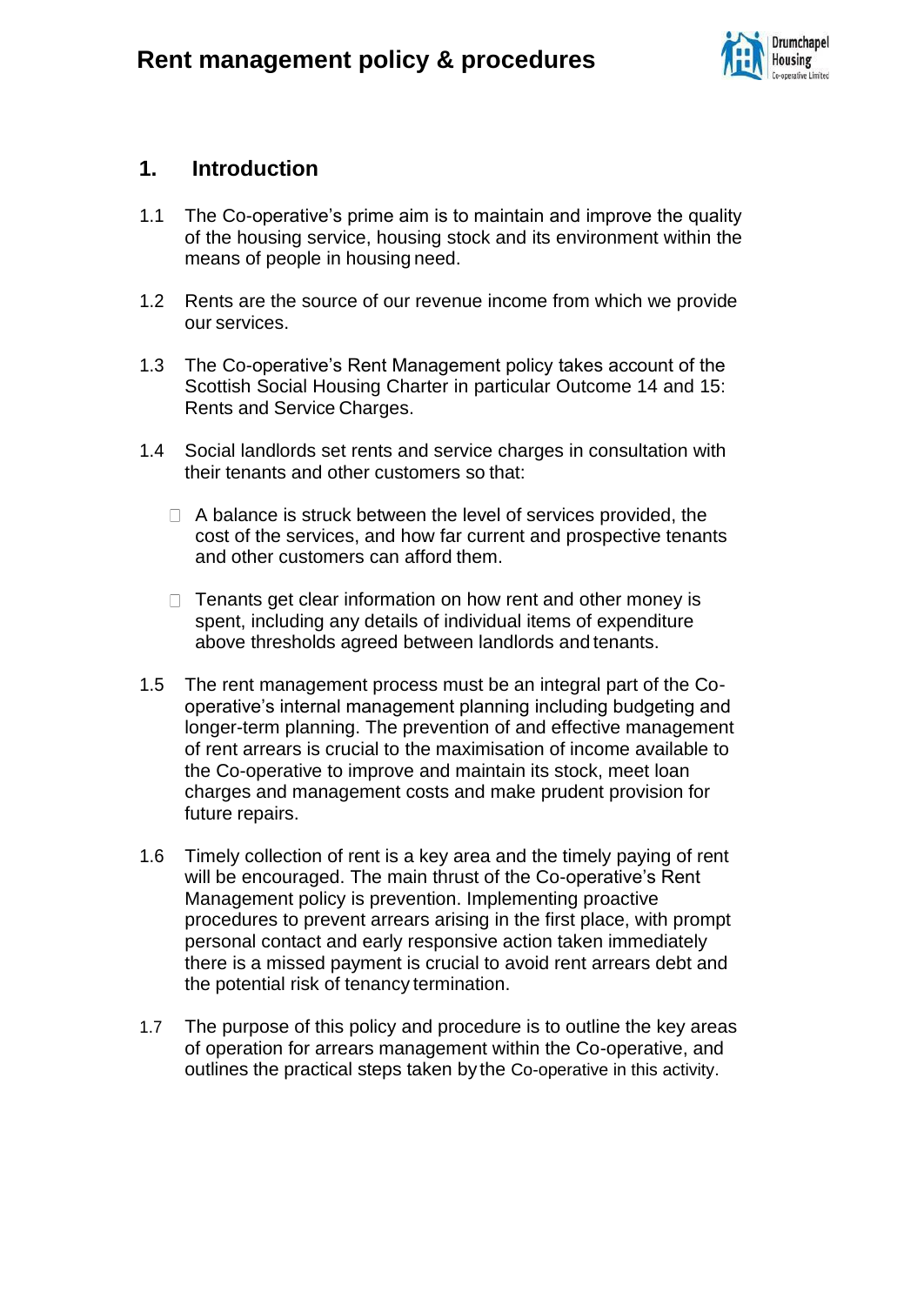

### **2. Policy Objectives**

- 2.1 The Co-operative's Rent Management policy has four distinct features, all of which are interdependent and essential, and taken together, form a comprehensive Rent Management policy which seeks to prevent and control rent arrears for tenants and former tenants, adopting a firm but sensitive approach to arrears recovery, advocating early action to prevent arrears debt arising orincreasing.
	- D Prevention
	- D Control
	- □ Recovery
	- □ Performance Monitoring

### **3. Risk management**

- 3.1 By having a written detailed policy and procedure on rent management, the Co- operative is able to ensure that a uniform and professional approach is adopted throughout the organisation and the service delivered is compliant with law, best practice and internal policy.
- 3.2 Without a rent management policy and procedure, the Cooperative is at risk of allowing arrears to escalate and in turn, reduce the flow of income to the Co-operative. Failure to maintain an adequate income flow will impact on the level of service to tenants through fewer repairs and improvements and/or put pressure on loan repayments and potentially result in staff being made redundant.

### **4. Legislative & Regulatory Framework**

- 4.1 The current legal context for the recovery of possession (as a result of rent arrears) is contained within the Housing (Scotland) Act 2001 and grounds are detailed within the Scottish Secure Tenancy Agreement. However, in implementing our approach the Cooperative is also mindful of our rights and responsibilities contained within the following legislation:
	- Data Protection Act 2020 2018 responsibilities for gathering and sharing information – staff should refer to appropriate policy andsubsequent guidance
	- Disability Discrimination Act 2018 ensure general accessibility of service provision, options for payment methodsetc.
	- Children Scotland Act 2020 Consider implications and options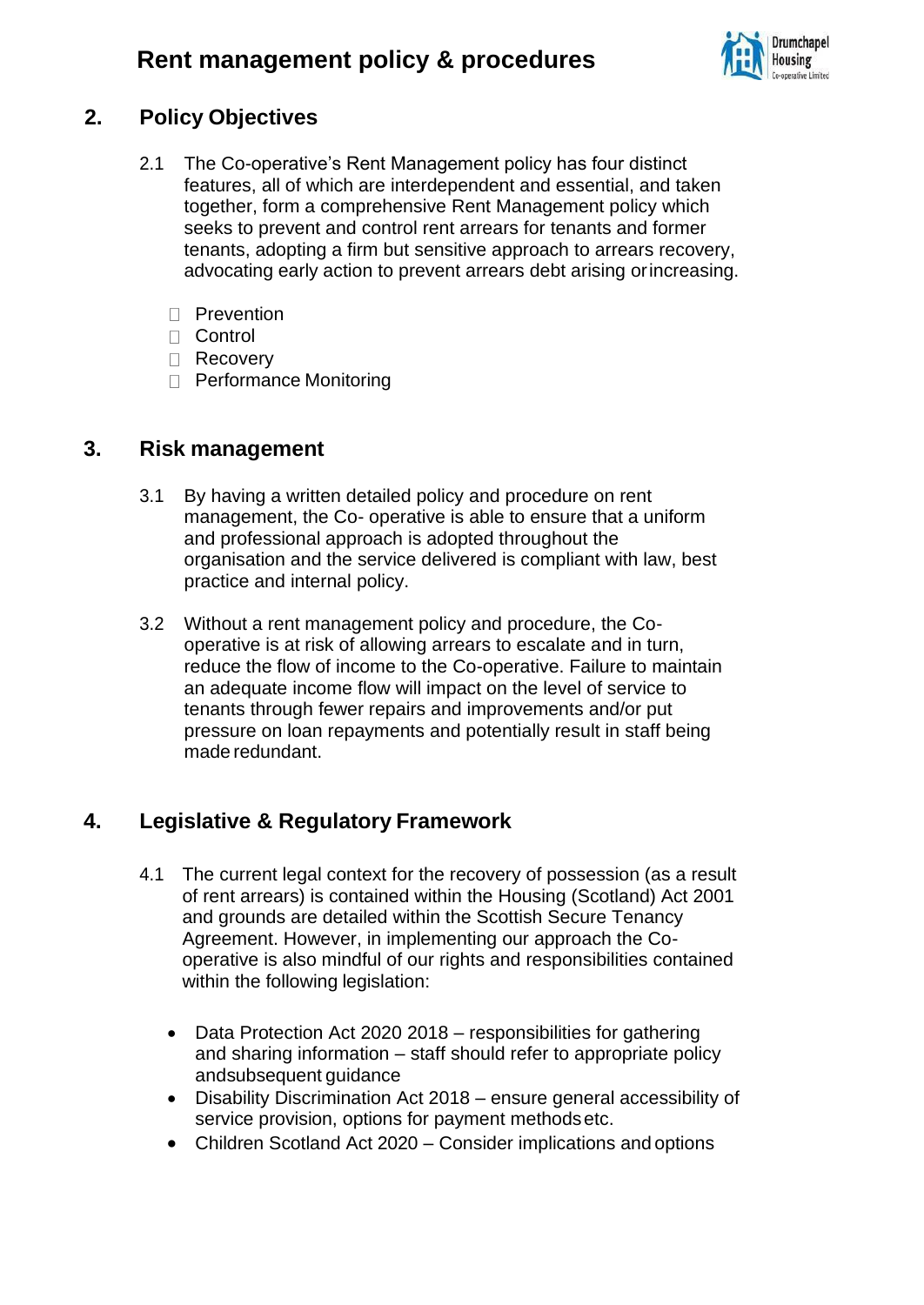

prior to taking recovery action

- Debtors Scotland Act 1987 Enables the Co-operative to seek wage arrestment from a debtor
- Human Rights Act 2015 responsibilities in terms of safeguarding human rights etc.
- Housing (Scotland) Act 2010 Pre Action Requirements
- Welfare Reform Act 2012 Universal Credit rent direct payments to tenants

#### **5. Equality and Diversity**

- 5.1 The Co-operative's Equality and Human Rights policy, which was approved by the Board in April 2021 outlines our commitment to promote a zero tolerance to unfair treatment or discrimination to any person or group of persons, particularly on the basis of any of the protected characteristics. This includes ensuring that everyone has equal access to information and services and, to this end, the Co-operative will make available a copy of this document in a range of alternative formats including large print, translated into another language or by data transferred to voice.
- 5.2 We are also aware of the potential for policies to inadvertently discriminate against an individual or group of individuals. To help tackle this and ensure that it does not occur, best practice suggests that organisations carry out Equality Impact Assessments to help identify any part of a policy that may be discriminatory so that this can be addressed (please see section 6 of the Equality and Diversity policy for more information).
- 5.3 In line with section 6.2 of the Equality and Diversity policy, the Cooperative will apply a screening process based on that recommended by the Equality and Human Rights Commission to ascertain whether each policy requires an Impact Assessment to be carried out. The screening process was applied to this policy and it was decided that an impact assessment was not required.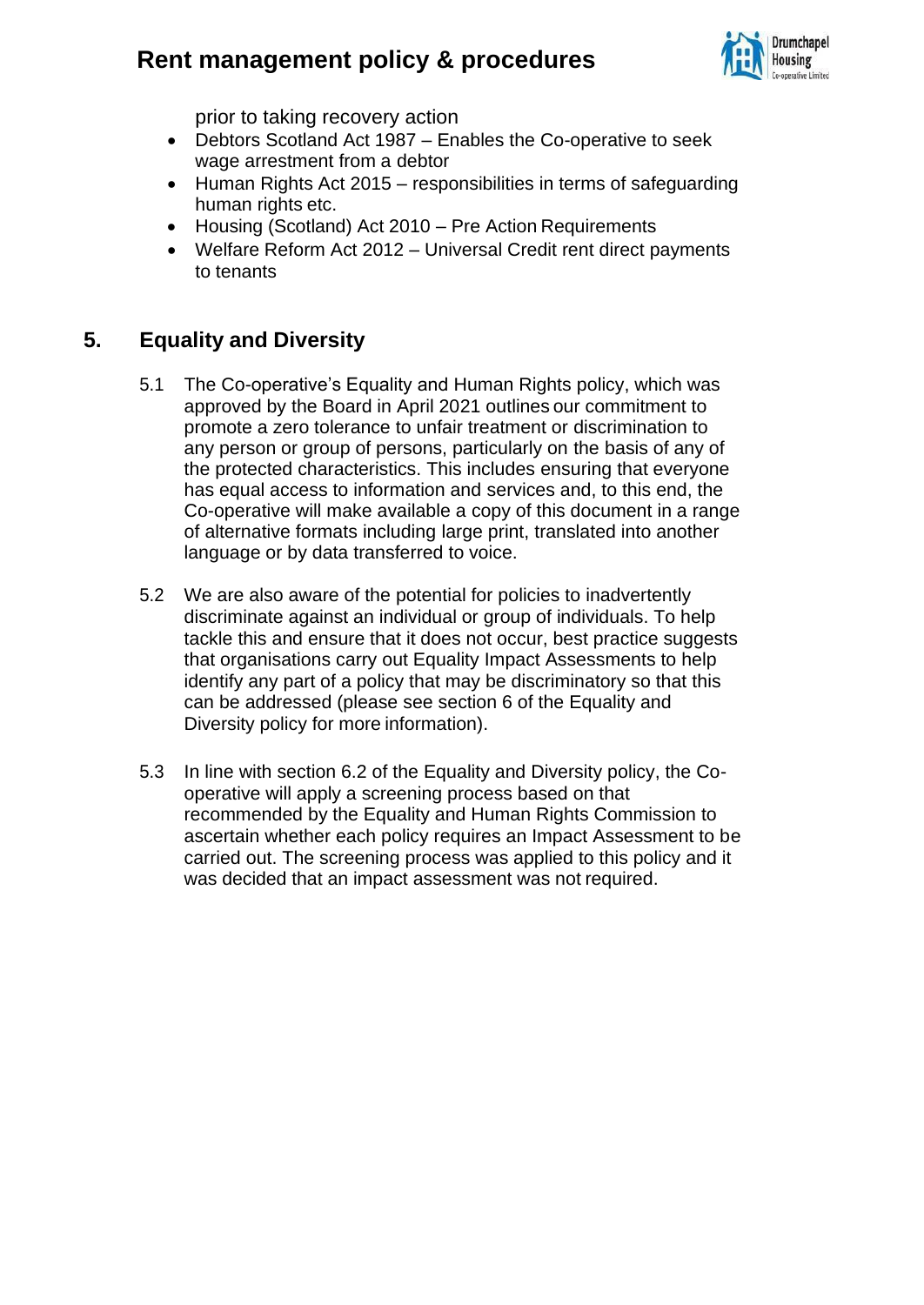

### **6. Delegated Authority**

- 6.1 The Management Board has authority to monitor the level of rent arrears and take action, including court action, to secure payments of rent.
- 6.2 Implementation of this policy will be the responsibility of the Depute Director. Operational responsibility for day-to-day rent management is delegated to the Housing Management Team. Individual Housing Officers have responsibility for all rent arrears in their 'own patch'.
- 6.3 The Depute Director retains overall control and responsibility for decision making and has the delegated authority to take action up to the serving of a Notice of Proceedings and booking a case into court.
- 6.4 The Management Board has the authority to uphold or reject a recommendation by the Depute Director to carry out an eviction.

### **7. Prevention**

- 7.1 The relationships between staff, the tenant, Glasgow City Council, housing benefit service and The Department of Works and Pension is one of the key factors in resolving rent arrears. Housing Officers must try every means possible of helping the tenant to pay their rent and take up housing benefit entitlement with Glasgow City Council, housing benefit service and the rent element of their Universal Credit claim with The of Department of Works and Pension. The Housing Officers will also work with tenants to maximise their income, thus preventing the possibility of arrears arising. Early and continuing contact can be an extremely positive way of building that relationship.
- 7.2 The Co-operative will attempt to prevent arrears from arisingby ensuring that, at all times we:
	- a) Set rents that are affordable to tenants in low paid employment;
	- b) Offer a variety of ways in which tenants canmake payments;
		- Housing benefit direct payment
		- Universal Credit
		- **Standing Order**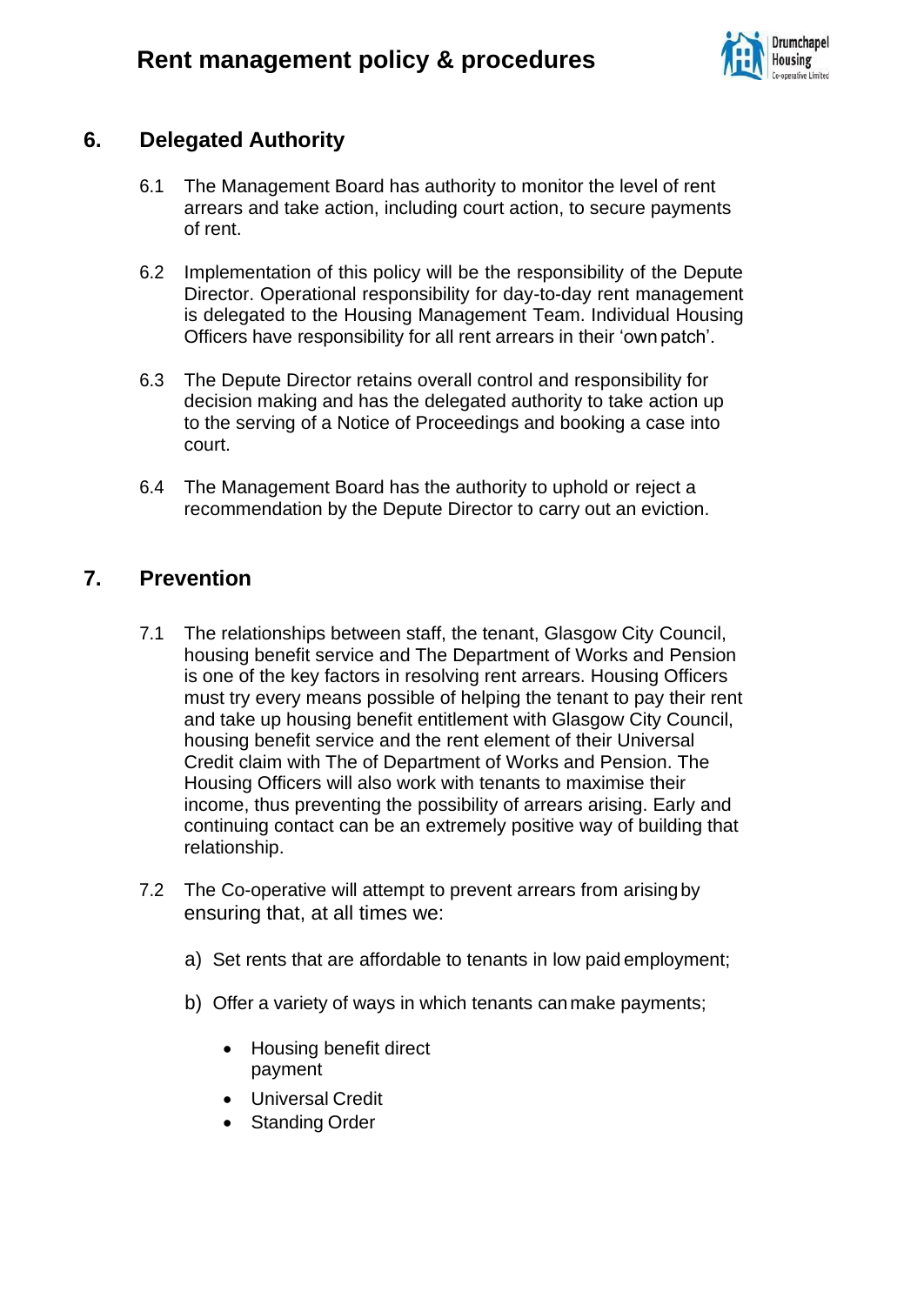

- Direct Debit
- Debit and credit cards
- Cheque payments
- Internet payments
- Allpay
- c) Display poster with rent payment methods in reception,and highlight in newsletters;
- d) All prospective tenants will be advised of the Co-operative's Rent Management policy during pre-tenancy interview. At this interview, the Housing Officer will explain how much the rent is and the tenants' responsibility to pay, how to pay and when, give advice on housing benefit, universal credit and the importance of completing a claim form and keeping the housing benefit department and the Department of Works and Pensions informed of changes in circumstances;
- e) All offers of tenancy will clearly state the monthly rent charge. The offer letter will also provide clear guidance on the 'rent due' date and advise that the first month's rent will require to be paid at start of tenancy, using card or cash. The full month's rent should be paid at the time of signing for the tenancy however, each case will be assessed on an individual basis;
- f) If the new tenant is an internal transfer and they are in receipt of Housing Benefit, they should complete a change in circumstances and request Housing Benefit for two homes. In cases where it is clear that a tenant will not qualify for full housing benefit but may qualify for partial benefit, a provisional assessment will be carried out and an estimated amount of benefit will be provided for when rent payments are being made. The tenant will be advised that this is simply a provisional amount until their claim has been fully assessed, and they will be encouraged to pursue their housing benefit or universal credit claim as quickly as possible;
- g) Payment methods for future rent payments will be discussed and agreed with the new tenant prior to the start of tenancy and leaflet 'Paying your Rent' issued along with the Tenant Handbook. Payment methods will be discussed with the tenant, to suit their individual circumstances. The tenant should also be aware that they should contact their Housing Officer at the early stages of non-payment if this should arise;
- h) A tenant information form will be completed noting employment details, National Insurance Number, and mobile telephone number. This information will be supplemented at the settling in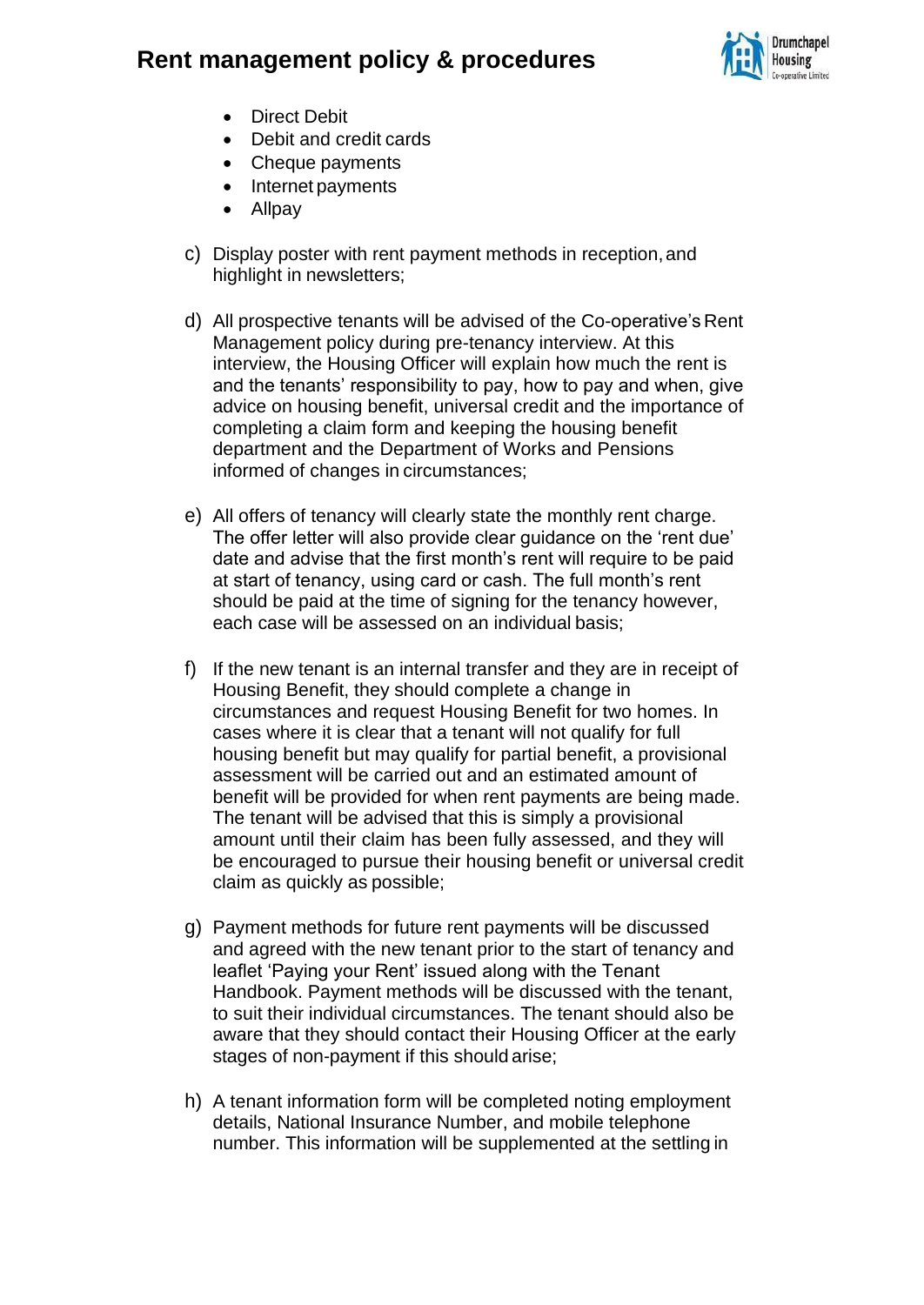

visit when the landline telephone number will be sought;

- i) A Housing Benefit or Universal Credit claim will be completed (if applicable) and checked to ensure that supporting information is provided. An appointment will be made with the Welfare Benefit Officer, if required;
- j) Housing Benefit and Universal Credit, rent element are by far the largest element of the Co-operative's rental income. Supporting tenants to submit claims forms accurately and on time must be a key focus for Housing Officers in seeking to prevent arrears. Building up an effective relationship with the local housing benefit department and DWP is also essential to ensure that housing benefit/universal credit is processed on time and avoids a build-up of technical arrears or actual arrears resulting from late ornon-submission of claim forms. Campaigns to maximise income will be promoted.
- k) Housing Officers will apply for Universal Credit, Alternative Payment Arrangement to benefit tenants if they are struggling to maintain monthly payments.
- l) All payments made by tenants to their rent accounts will be processed within one working day;
- m) Send a Rent Statement, to tenants at least once a year (October), including those on full Housing Benefit and Universal Credit as it keeps the relationship with these tenants in relation to rent;
- n) Within six weeks of the start of tenancy, the Housing Officer will carry out a new tenant visit. This is mainly a settling in visit; however, issues such as rent and housing benefit/universal credit will be covered during the discussion, and appropriate advice given;
- o) Clear and concise information regarding rent management issues will be given to tenants throughout the duration of the tenancy via newsletters, house visits, and tenants' panel meetings;
- p) Tenants will be given a minimum of 28 days notice of the annual increase and notification of the new rents sent to Glasgow City Council and Department of Works and Pension at the same time;
- q) Extensive use of home visits during working hours, periodical Saturday mornings and early evening visits and telephone calls to make personal contact will be made.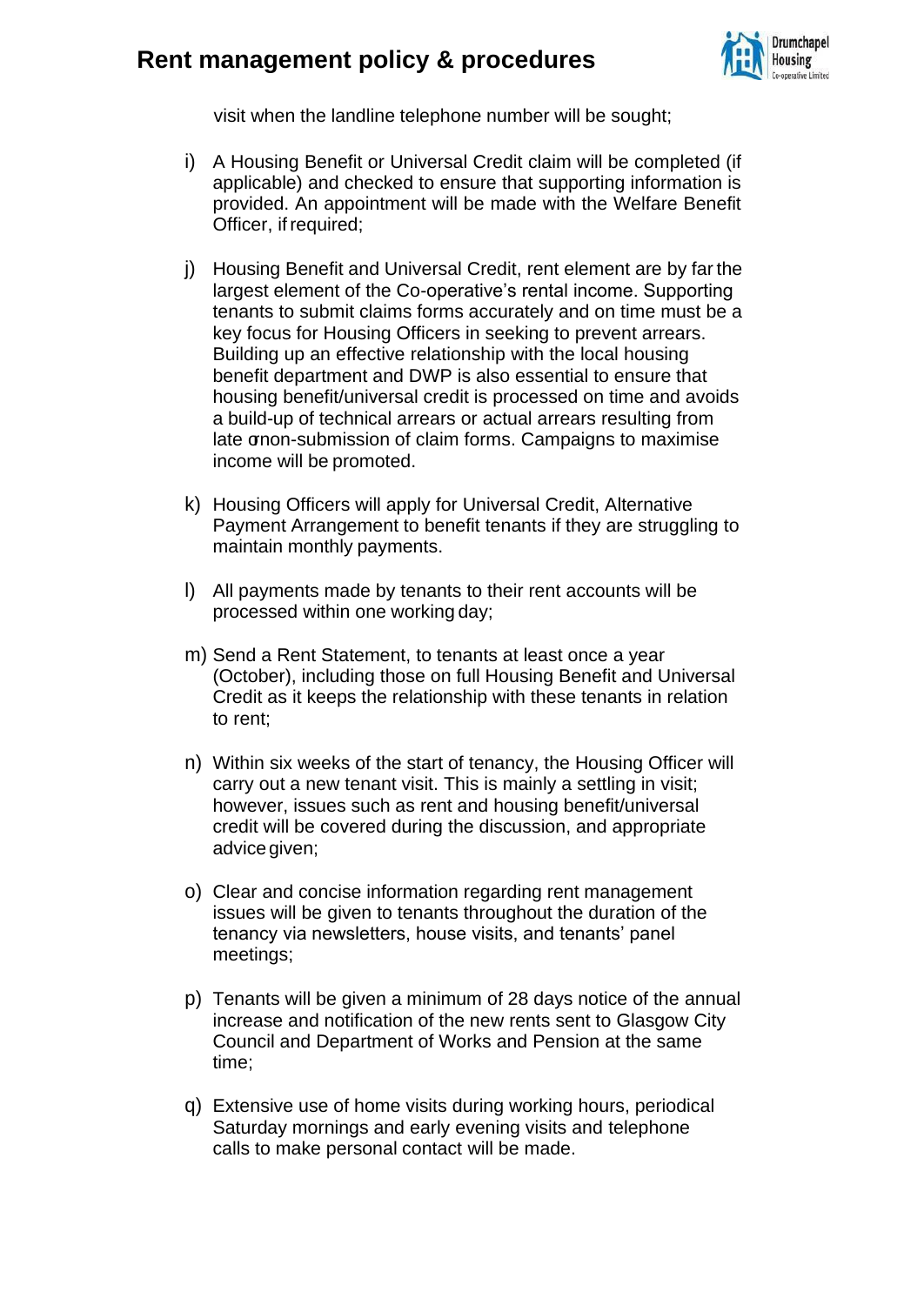

### **8. Control**

- 8.1 Essential to the early identification of non-payment of rent is an effective rent accounting system. The Co-operative provides a fully integrated IT rent management system which maintains a payment history for each tenant and is easy to update with each stage of action.
- 8.2 Rents are due monthly in advance on the first day of each month. The rent reconciliation will be undertaken by the Finance Officer within 5 working days of the month end and rent arrears summary prints will be run off by the Housing Officer.
- 8.3 As soon as a new arrear has been identified, the Housing Officer will arrange a visit or telephone the tenant informing them that their rent account is in arrears and asking them to pay off the outstanding balance within seven days. The purpose of this early, personal contact is to establish reason for non-payment and reach agreement on how this will be resolved, by signing a paymentplan.
- 8.4 Prompt action when arrears are small is essential. This will prevent arrears escalating and reinforce to the tenant that arrears will be dealt with as a matter of priority. The Housing Officer will monitor all rent accounts making contact with tenants in arrears as per the rent management policy and procedure. The Co-operative will use a variety of methods to contact tenants in arrears and record all contact whether by letter, email, text, home visit, interview or telephone call.
- 8.5 A consistent approach to arrears recovery is essential. Tenants need to know that non-payment or failure to complete a housing benefit or universal credit claim will provoke a quick reaction from the Housing Officer, that rent arrears will not be allowed to increase.
- 8.6 Personal contact will be sought at the earliest possible stage in order to build up an effective relationship with the tenant and to ascertain how and when they propose to clear the account. Income and expenditure checks will be offered within revised payment plan form before agreeing realistic payment plan with an end date by which the account shall be cleared. Written confirmation of any agreed action will be sent to the tenant within two working days of such an agreement. If the tenant is in the office at the time of signing the payment plan, a copy will be taken and given to the tenant.
- 8.7 Joint tenants should be made aware that they have joint responsibility for rent arrears repayment. They should also be clear that the Co-operative will recover from either tenant if one is not complying with payment.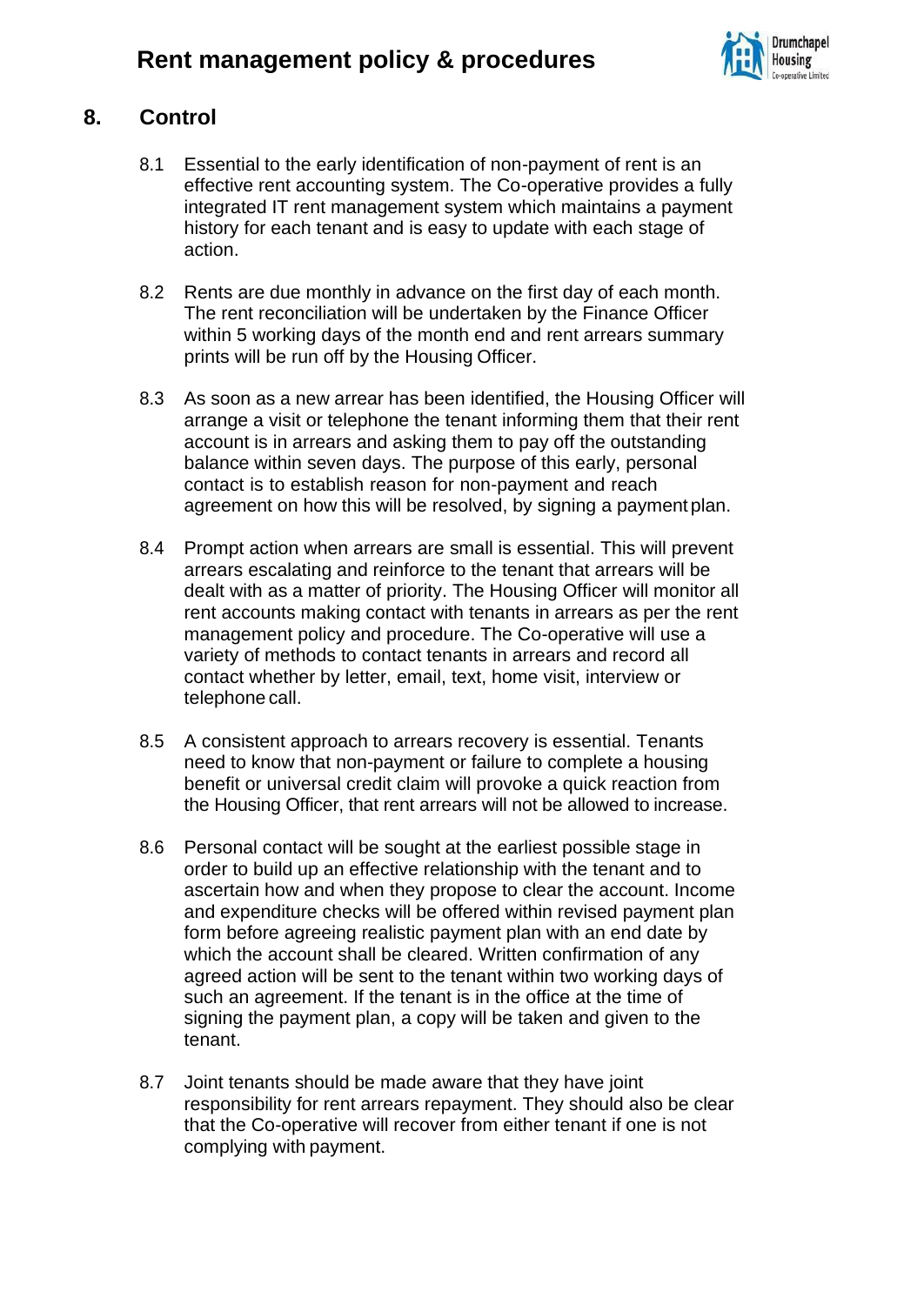

- 8.8 Where there is the possibility of a shortfall in expected Housing Benefit e.g. as a result of a late claim, the tenant concerned will be expected to enter into an interim payment arrangement in anticipation of this being the case.
- 8.9 Action will be taken in accordance with the rent management policy and procedures.

#### **9. Recovery**

- 9.1 The Housing Officers will adhere to this policy framework and the internal procedure to control, minimise and recover rent arrears.
- 9.2 If the tenant is receiving housing benefit direct payments and in arrears the Housing Officers will apply to have the payments paid direct to the Co-operative.
- 9.3 If the tenant is receiving universal credit and in arrears the Housing Officers will apply to have managed payments of housing cost element plus direct deductions for arrears paid to the Co-operative.
- 9.4 Other remedies that may be considered by the Co-operative as an alternative to eviction action are voluntary wage deductions.
- 9.5 However, where the tenant either fails to co-operate in reducing the arrears or continuously breaks a repayment arrangement, the Cooperative will consider taking conjoined legal action (repossession and recovery of outstanding arrears).
- 9.6 Whilst legal action is seen as a last resort in the control of individual rent arrears. The Co-operative will implement the terms of the Scottish Secure Tenancy Agreement with regard to recovery of possession in instances where it becomes clear that the tenant refuses to meet their rental obligation.
- 9.7 Before serving a Notice of Proceedings the Housing Officer will ensure that the 'pre-action requirements' set out in the Housing (Scotland) Act 2010 are met. A Pre-Action Requirement one and two letter will be sent to a tenant prior to serving a Notice of Proceedings.
- 9.8 Where a tenant is two months in arrears and attempts to make contact are ignored and/or the tenant fails to adhere to an arrangement, the Housing Officer will advise the Depute Director that a Notice of Proceedings requires to be issued. The Depute Director will review the case and make a decision. Once a Notice of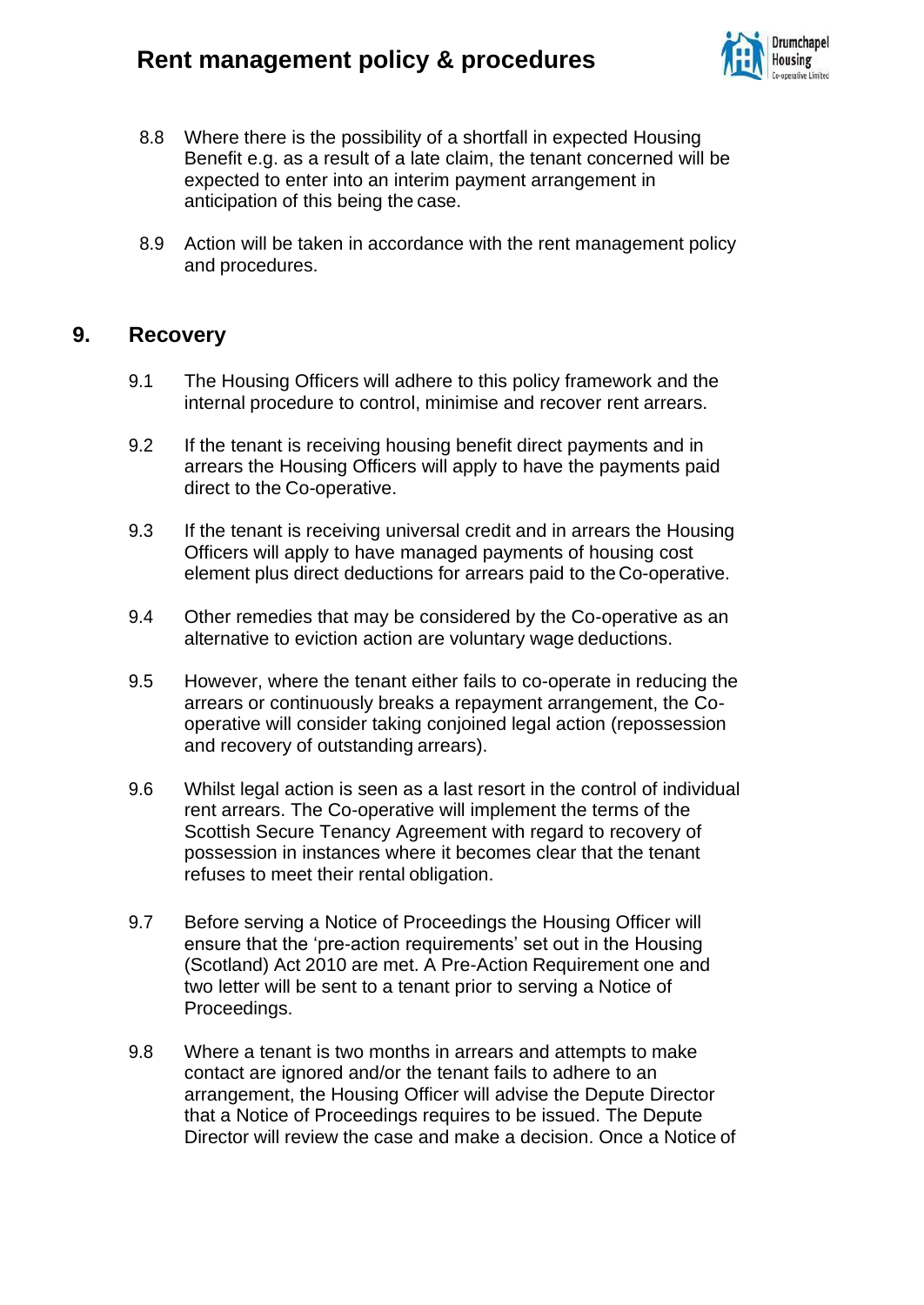

Proceedings has been issued a tenant has 28 days before the Cooperative can instigate legal action.

- 9.9 The initial Notice of Proceedings will be signed off by the Depute Director. Housing Officers can sign off subsequent NOP's where these are required, after discussion with Depute Director.
- 9.10 Under the terms of the Housing (Scotland) Act 2001, Notices must also be served upon any 'qualifyingoccupier' within the household.
- 9.11 The tenant will also be advised at the time of the Notice being served that their case will be referred to Glasgow City Council, Homelessness Prevention Team and/or Social Work Department. During the six months duration of a Notice of Proceedings, the Housing Officer will seek authorisation from the Depute Director to instruct Court action if no satisfactory agreement is reached with the tenant or an arrangement is broken.
- 9.12 The Co-operative will also seek court expenses and Sheriff Officer fees where cases are lodged in Court.
- 9.13 Legal action for recovery of possession is a necessary element of the arrears recovery process. It will not be taken lightly and only where all else fails. If legal action is pursued and non-payment continues it must be recognised that eviction is the likely outcome. The Co-operative has no desire to evict but will do so as a last resort to reflect the interests of tenants who do pay their rent.
- 9.14 Should the tenant make a suitable repayment arrangement even once the case has been booked at Court then the Co-operative will consider all options including sisting the case to monitor the arrangement. If the tenant fails to maintain the agreed arrangement, at the next court calling decree with expenses will be instructed.
- 9.15 Eviction will be specifically requested where the tenant has failed to comply with a Court paying arrangement. If a proof hearing is decided by the Sheriff the Housing Officer is required to attend the proof to provide evidence to the Sheriff that the ground is established and that it is reasonable to evict. The need for clear and detailed records being kept at all stages of arrears cases is vital to proving reasonableness.
- 9.16 Once the Court has awarded Decree the Co-operative will enforce it unless full payment, including Court expenses, has been received within 28 days of the Decree date.
- 9.17 If a Decree is enforced the Co-operative will liaise with Glasgow City Council, North West Community Casework Team to ensure that any transitional preparations can be made to assist with the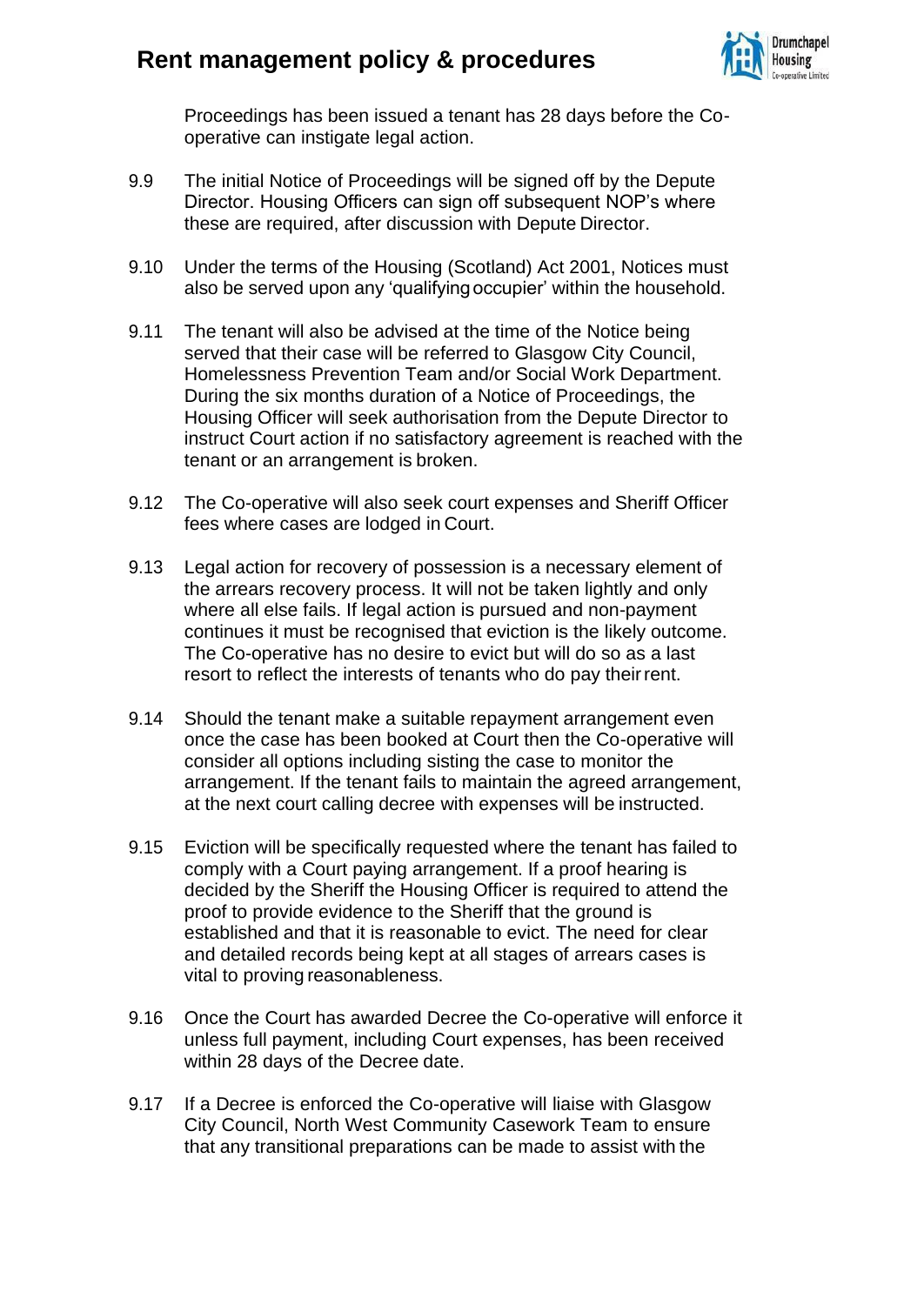

evicted households next step towards obtaining emergency accommodation.

#### **10. Performance monitoring and the role of the Management Board**

- 10.1 On a monthly basis, a Performance Report will be provided at the Management Board meeting which will outline;
	- a) The percentage of gross rent arrears, Indicator 27 of the Scottish Housing Regulator, Annual Return on the Charter
	- b) Rent collected as a percent of rent due, Indicator 26 of the Scottish Housing Regulator, Annual Return on the Charter.
	- c) On a quarterly basis, a Performance Report will be provided which will outline the current arrears performance compared to the performance targets set out in the Business Plan;
	- d) The percentage of non-technical arrears
	- e) The percentage of gross rent arrears
	- f) The percentage of former tenant arrears
- 10.2 A banding report will also be provided outlining the total current tenant arrears and number of tenants in arrears and total technical arrears.
- 10.3 Performance targets will be agreed by the Management Board on an annual basis and included within the Co-operative's Business Plan. Targets and performance against targets will be published in newsletters, annual reports, tenants' report card and on the Cooperative's website <https://www.drumchapelhc.org.uk/>

#### **11. Co-operation with other agencies**

11.1 The Co-operative will work together with external agencies that may assist the tenant in managing their financial circumstances and reducing their debts, giving priority to their rent and their rent arrears. Drumchapel Money Advice, Citizens Advice Bureau, Glasgow City Council, North West Community Casework Team, Unity and Community Mental Health Team can provide advice and support to both the tenant and Housing Officers when such a need is identified. Housing Officers should ensure that where external advice or support is required they are sign posting tenants by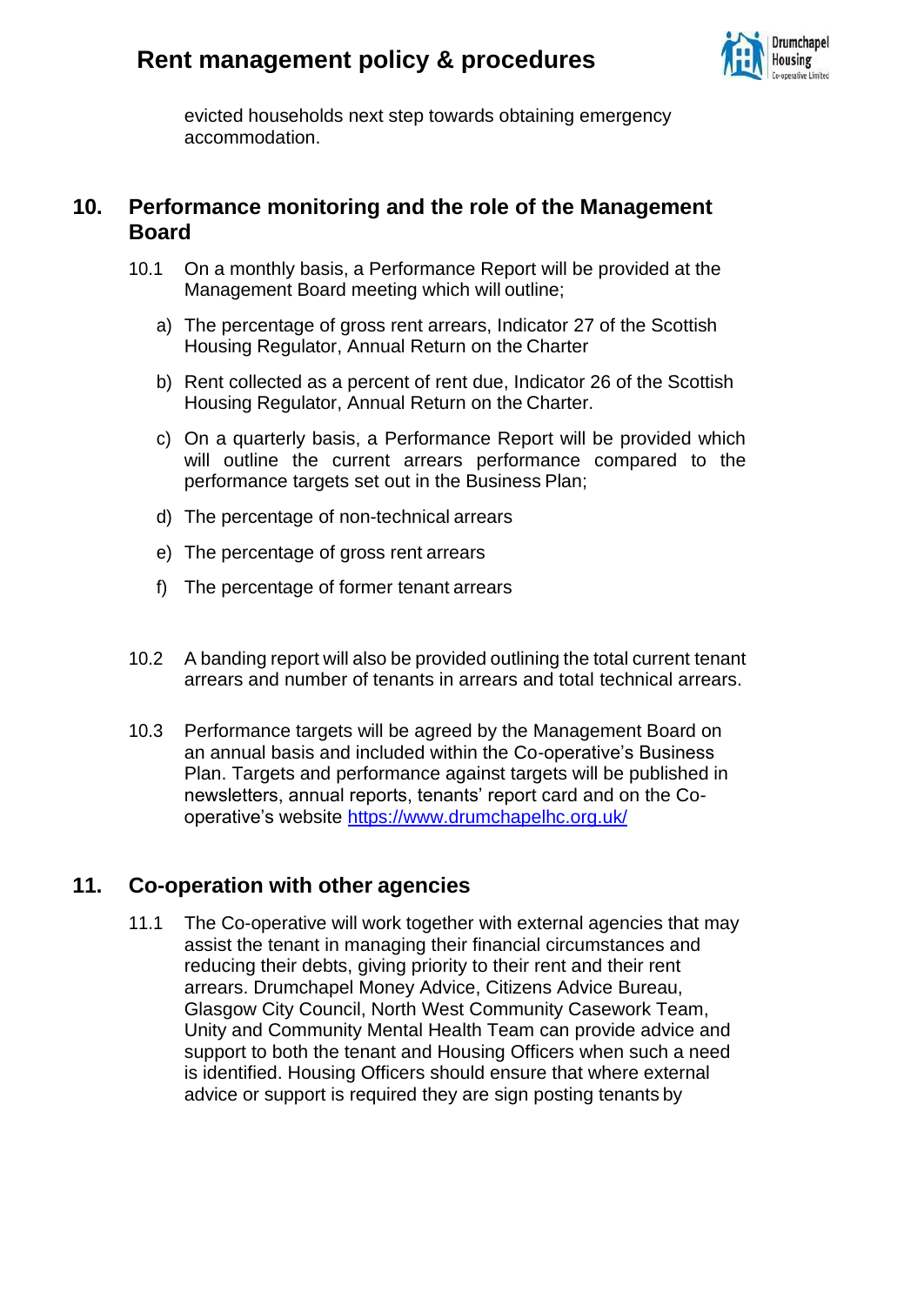

providing information on where and how to access such support. Where possible, staff should assist in arranging access to these support services.

11.2 A part–time Welfare Benefit Advice Service has been provided by the Co-operative since January 2006. Clients can be referred by Co-operative Staff or can self-refer. Money Advice and Debt Management will also be referred to Drumchapel Money Advice.

#### **12. Former tenant arrears**

- 12.1 The Co-operative will pursue former tenants owing rent. If a forwarding address is known, the former tenant will be contacted, and asked to come to an arrangement to clear the arrears.
- 12.2 Where either the forwarding address is not known, or the former tenant refuses to co-operate the debt will be passed onto a debt recovery agent for trace and collection.

### **13. Bad debt provision and write offs**

- 13.1 The Management Board will consider bad debt provision annually in accordance with the Provision for Bad Debt policy.
- 13.2 Write off requests will be submitted to the Management Board on a quarterly basis.

#### **14. Customer service**

#### **Confidentiality**

- 14.1 The Co-operative stresses that the tenant's privacy must be safeguarded.
- 14.2 All information given by tenants in relation to this policy will be treated as strictly confidential and will not be discussed with third parties without their permission. A signed mandate must be provided before staff will enter into discussions regarding an individual case. The Co-operative will comply with the requirements of the Access to Personal Files Act and the Data Protection Act.
- 14.3 Reporting of arrears cases to the Management Board will be by number code only. No tenants' name or address will be revealed at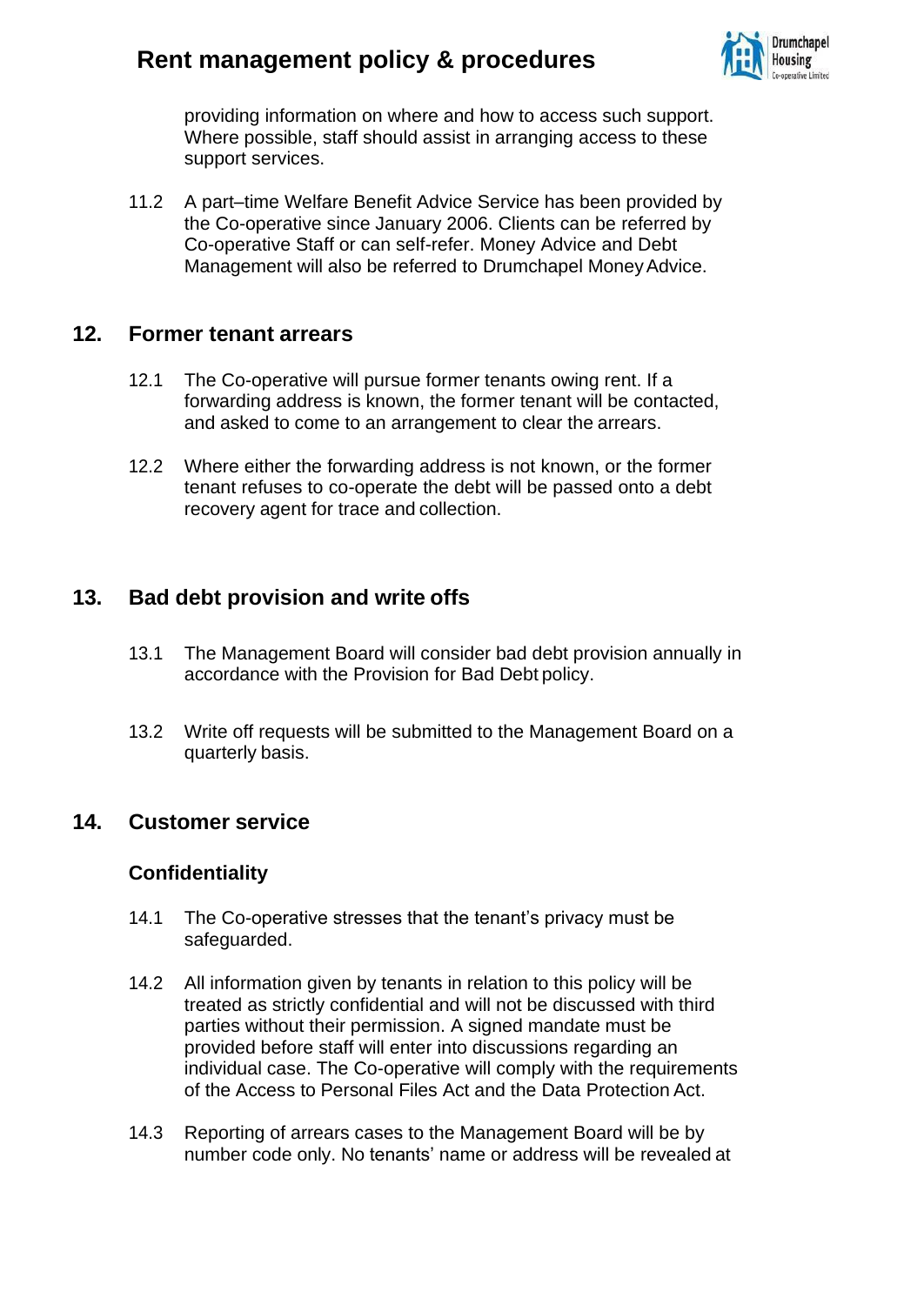

any time. Information will be provided in such a way that it should not be possible for the identities of individuals to be revealed.

#### **Complaints**

14.4 The Co-operative has a Complaints procedure, which can be used where there is dissatisfaction with this policy or the operation of this policy. Any tenant who feels aggrieved by their treatment under this policy can ask for a copy of the Cooperative's Complaints policy, which is available at the Cooperative's office and on the website https:/[/www.drumchapelhc.org.uk/](http://www.drumchapelhc.org.uk/)[.](http://www.drumchapelhc.org.uk/) As with all our service policies, the Complaints policy can be made available in large print, translated or on tape.

#### **15. Board members in arrears**

15.1 Anonymity will be preserved at all times from Board members in terms of considering individual cases. As Board members are also tenants of the Co-operative, those tenants should not accrue arrears. Any Board member falling into arrears and allowing arrears to accumulate (with the exception of technical arrears) should be referred to the Management Board to invite a resignation. If a Board member falls into arrears and enters into and maintains an agreement to clear the arrears this Board member may continue to serve as a Board member however must declare an interest when arrears are being discussed and leave the meeting prior to the discussion taking place.

#### **16. Staff training**

16.1 Housing Management Staff will be fully trained in all aspects of the policy and procedures in dealing with rent arrears, and this training will be updated, as appropriate. Staff will be encouraged to networkwith other RSLs in order to share best practice in dealing with arrears.

#### **17. Policy reviews and tenant consultation**

- 17.1 The Co-operative has developed this policy in consultation with its tenants and Tenants' Panel members.
- 17.2 The Co-operative will publish a summary of this Policy on our website. Leaflets on 'Paying your rent', 'What Happens in Court'